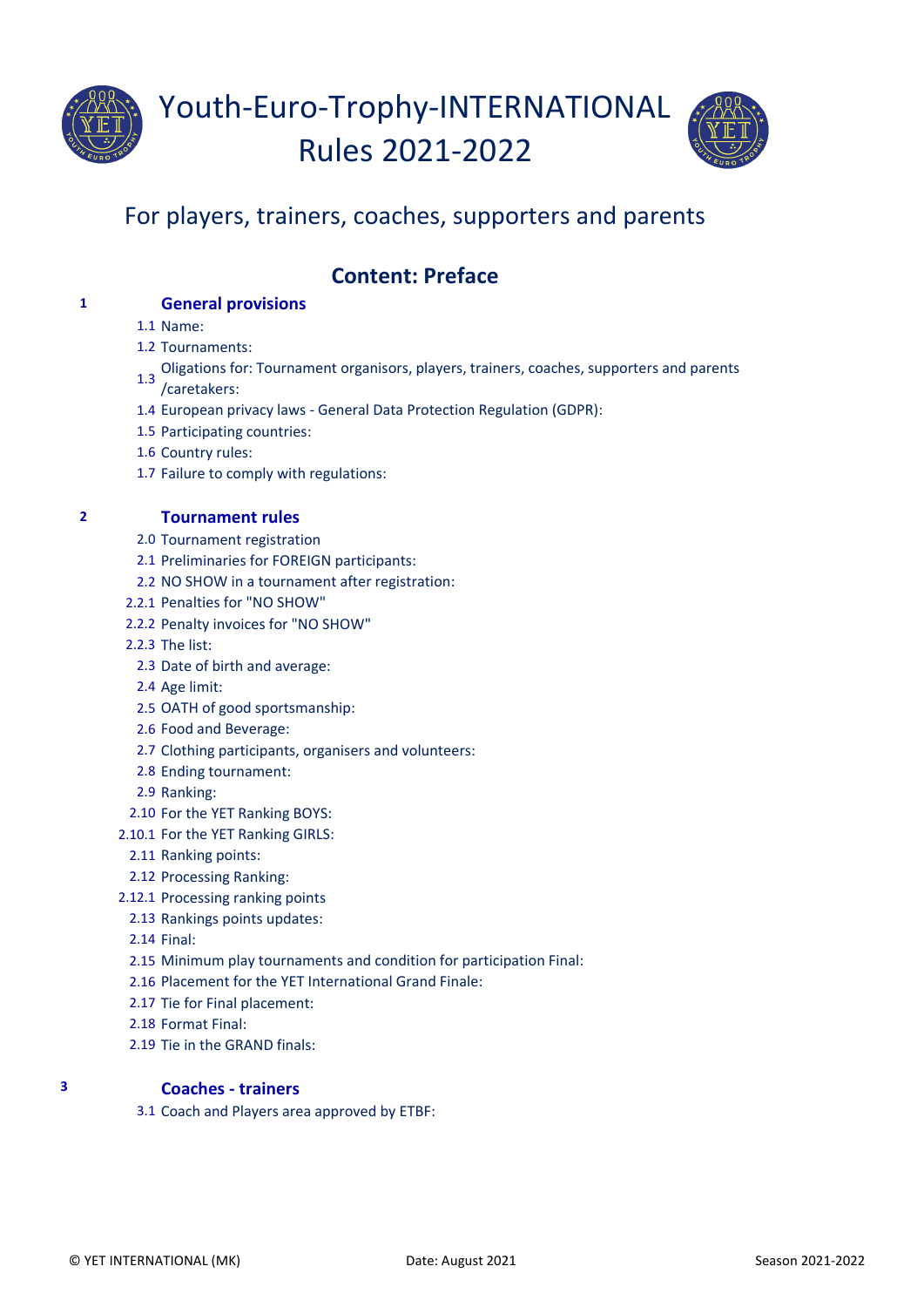### **4 Codes of conduct**

- 4.1 Introduction
- 4.2 General
- 4.2.1 Purpose
- 4.2.2 Who does this concern?
- 4.2.3 What is it all about?
- 4.3 General rules of conduct
- 4.3.1 What are our principles?
- 4.3.2 In and around the bowling alley
- 4.4 Rules of conduct for (young) players
- 4.5 Rules of conduct for coach(es)
- 4.5.1 A coach must also:
- 4.6 Rules of conduct for the trainer
- 4.6.1 A trainer must also:
	- 4.7 Rules of conduct for the parents/caretakers and supports of the young player
- 4.7 The parents/caretakers must also:
- 4.8 Rules of conduct for tournament organisors and their volunteers
- 4.9 Alcohol, tobacco and drugs
- 4.10 Sanctions
- 4.10.1 Article 25: Penalties
- 4.10.2 Enabling, facilitating or aiding in criminal activities.
	- 4.11 Yet Welfare Charter:

# **1. General provisions:**

#### **1.1 Name:**

**\*** YET INTERNATIONAL stands for Youth-Euro-Trophy-International.

#### **1.2 Tournaments:**

YET Tournaments are tournaments in which young bowlers can compete with one another during the

- **\*** YET season. The YET season begins September 1st and ends the day after the YET Grand Finals which will be held in May around ascension day.
- **1.3 Oligations for: Tournament organisors, players, trainers, coaches, supporters and parents /caretakers:**
	- **\*** Tournament organisors, players, trainers, coaches, supporters and parents /caretakers must:
	- **\*** must always observe the instructions of the tournament officials
	- **\*** must behave properly in and around the bowling alley (regardless of whether they are participating in activities).
	- must also refrain from loud, offensive, discriminatory or intimidating language against other
	- **\*** players/participants, volunteers, trainers, coaches, other attendees and the Board of Stichting YET Nederland.
	- **\*** consumption of self-brought drinks and food by players, trainers, coaches and parents/caretakers is not permitted within the bowling alley.
	- **\*** may not leave any waste in or around the bowling alley.
	- **\*** return any found objects to the tournament officials. Tournament organization, volunteers, players, coaches, and trainers who are inside the players and /
	- **\*** or coaching room are expected to: **do not use alcohol and tobacco during the squads and finals to be played.**
	- **\*** always be able to identify themselves and are required to show their identification documents at request.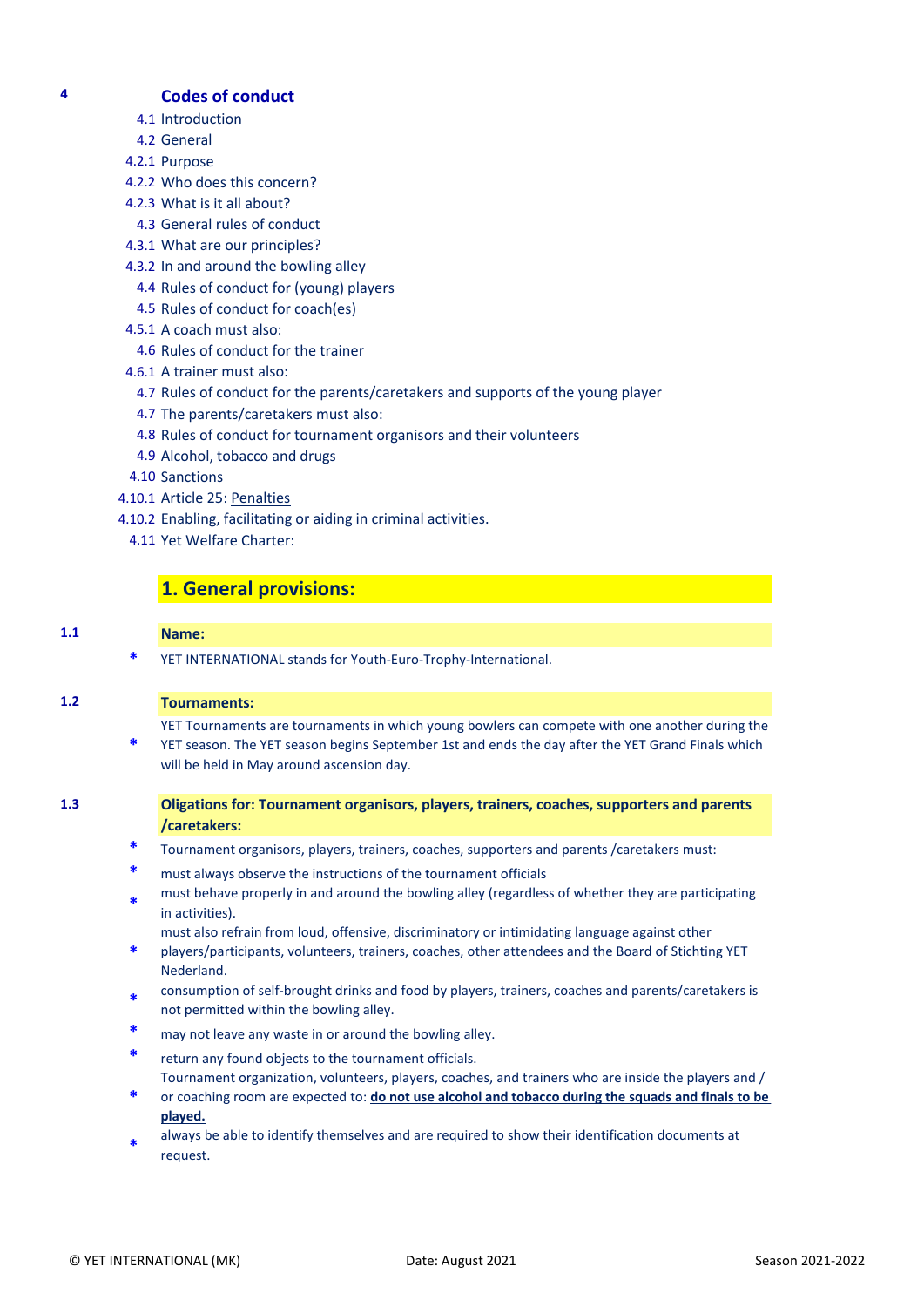# **1.3 continuation of Obligations for: Tournament organisers, players, trainers, coaches, supporters and parents/carers:**

- **\*** [The YET INTERNATIONAL code of conduct applies to this tournament, for more information, refer to](http://yet-international.com/index.php/rules.html)  <http://yet-international.com/index.php/rules.html>
- Players not only accept the tournament rules, but also adhere to the YET INTERNATIONAL rules and
- **\*** codes of conduct and promise to comply with these rules. They do this by indicating this on the registration form of any YET INTERNATIONAL Tournament that is part of the Tour.
- **\*** Each tournament organizer adheres to the YET INTERNATIONAL regulations and code of conduct and refers participants to this on their registration forms.
- **\*** Behavior of player, parent, coach, trainer, companion, supporter during the tournament, but committed outside the bowling center is not the responsibility of the tournament organization.
- **\*** As a tournament organization we can take care of your Hotel reservation, but we are not responsible for the behavior and caused problems within the Hotel.

#### **1.4 European privacy laws - General Data Protection Regulation (GDPR):**

The tournament organizations that are part of the YET INTERNATIONAL TOUR are responsible for compliance with the new European privacy legislation (GDPR) that will be in effect from May 2018, they are not responsible for recordings made in any form by persons who do not do so on behalf of

the tournament organizations.

Any person present as guidance, coaches, parents, spectators and/or otherwise is fully responsible for compliance.

By registering for one of the tournaments and finals within the YET INTERNATIONAL TOUR, the participant automatically accepts any use of his personal data and/or his image in print, picture, film and the like by YET INTERNATIONAL for promotional or informational purposes of the YET INTERNATIONAL TOUR without being eligible for any form of compensation. The *GDPR Privacy Regulations* apply to the use referred to in the previous sentence.

**1.5 Participating countries:**

**\***

Organizing countries in the Youth Euro Trophy are: England, Germany, Belgium, Ireland, France, The

**\*** Netherlands, Danmark and Switzerland. New country's / tournaments whom want to join the tour have to sent a request to the presidium of YET INTERNATIONAL. Each request will be reviewed by the YET INTERNATIONAL presidium committee.

#### **1.6 Country rules:**

Each of the participating countries will organize one tournament, based on the rules and regulations of YET INTERNATIONAL, ETBF and their own National Bowling Federation. This could mean for the

- **\*** finals of one of those tournaments, bowlers could be ranked in a different way than the rules of YET INTERNATIONAL states. The organisers should publish a YET INTERNATIONAL ranking list as well, so players can see in what class they are placed for ranking points.
- **\*** The tournaments are played in accordance with the regulations of the National Federations where the participating tournaments are affiliated and in which the ETBF and / or WTBA and YET rules also apply.

#### **1.7 Failure to comply with regulations:**

If tournament organizers, players, trainers / coaches, supervisors, parents / guardians and suporters do not, or only partly fulfill the obligations set out in these regulations, they are fully liable for

**\*** possible damage to YET INTERNATIONAL. They are obliged to compensate all direct and indirect damage that YET INTERNATIONAL suffers as a result or will suffer in the future.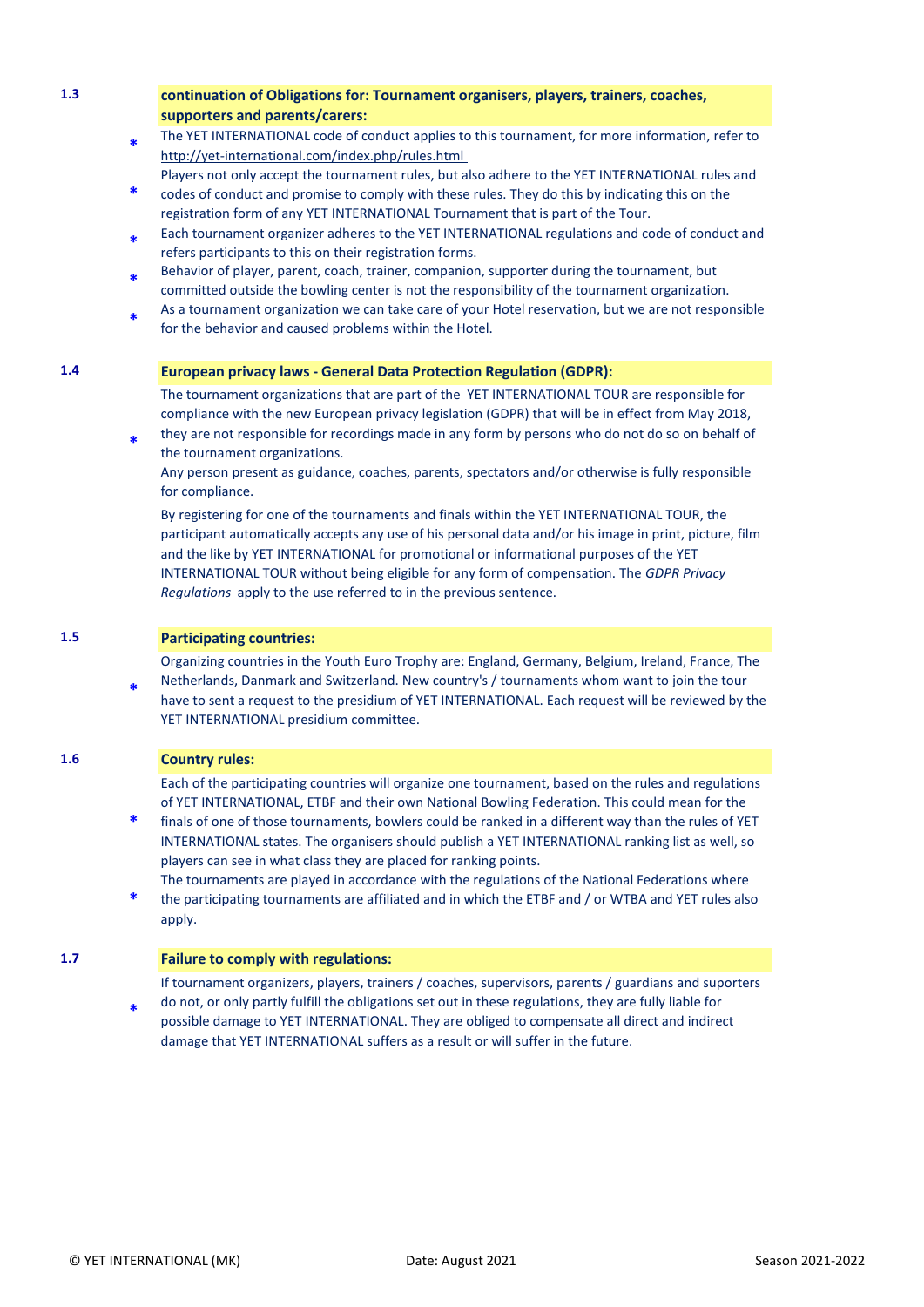# **2. Tournament rules:**

#### **2.0 Tournament registration**

It is the obligation of the organizer to publish a deadline, which can be maximum 30 minutes before a scheduled squad time, before which any athlete booked for the squad must register and pay the entry and possible re-entry fee. If an athlete fails to meet this requirement, the athlete's booking may be removed.

An athlete cannot, regardless the moment of cancellation, cancel a booking on behalf of another athlete, i.e. an athlete must cancel any booking in person.

An athlete cannot forward pre-ordered bookings to another athlete, since an athlete not coming is an athlete cancelling. Any athlete, not previously booked for squads in a tournament, must be considered as a new athlete and will be positioned as the last signed up athlete in booked squads. The only exception from this rule is in cases, where an organizer has accepted a group booking from a national team and the national team exchanges an athlete.

#### **2.1 Preliminaries for FOREIGN participants:**

If players from different countries are playing as a group in one of the YET INTERNATIONAL

- \* tournaments they should have the choise to also participate as a group in one of the squads that are played the day before finalsday.
- \* Three weeks prior to the tournament finals, the tournament organisation is free to allocate available spaces to any bowler, foreign or domestic.
- The tournament organisation can add distance criteria for domestic players living outside a certain
- \* distance and/or foreign players living within this distance (for example 250 km from tournament location).
- \* Foreign players should be classified in one of the last series before the finals. This is to prevent unnecessary travel and extra costs.

#### **2.2 "NO SHOW" in a tournament after registration:**

#### **2.2.1 Penalties for "NO SHOW"**

- The athlete receives 30 points deduction YET ranking season …....
- **\*** The organizer may issue a penalty invoice to the athlete with an amount equal to the maximum fee for a primary entry plus the maximum fee for a re-entry

#### **2.2.2 Penalty invoices for "NO SHOW"**

**\*** Penalty invoices "no show" must be issued by the organizer latest 7 days after the last day of the tournament.

If the full amount is received by the organizer latest 14 days after the invoice was issued, the

- **\*** organizer must notify the YET INTERNATIONAL-Management and all given penalty points for that tournament will be removed.
- If the full amount is not received by the organizer latest 14 days after the invoice was issued, it is the
- **\*** right of the organizer to notify the YET INTERNATIONAL-Management and the athlete will receives 30 points deduction YET ranking season …........ Before submitting a list of athletes with penalty points to the YET INTERNATIONAL-Management, the
- **\*** organizer has the right to exclude athletes from the list, if the organizer has full documentation or at least a full confidence that illness or injury (in special occasions also other serious reasons) were the reason for the cancellations.
- 

### **2.2.3 The list:**

If a participant at any event without canceling out is loaded, on the tournament or not to agree either

**\*** the principles of the YET INTERNATIONAL traded will be placed in the name to a list for information to other tournament organisers.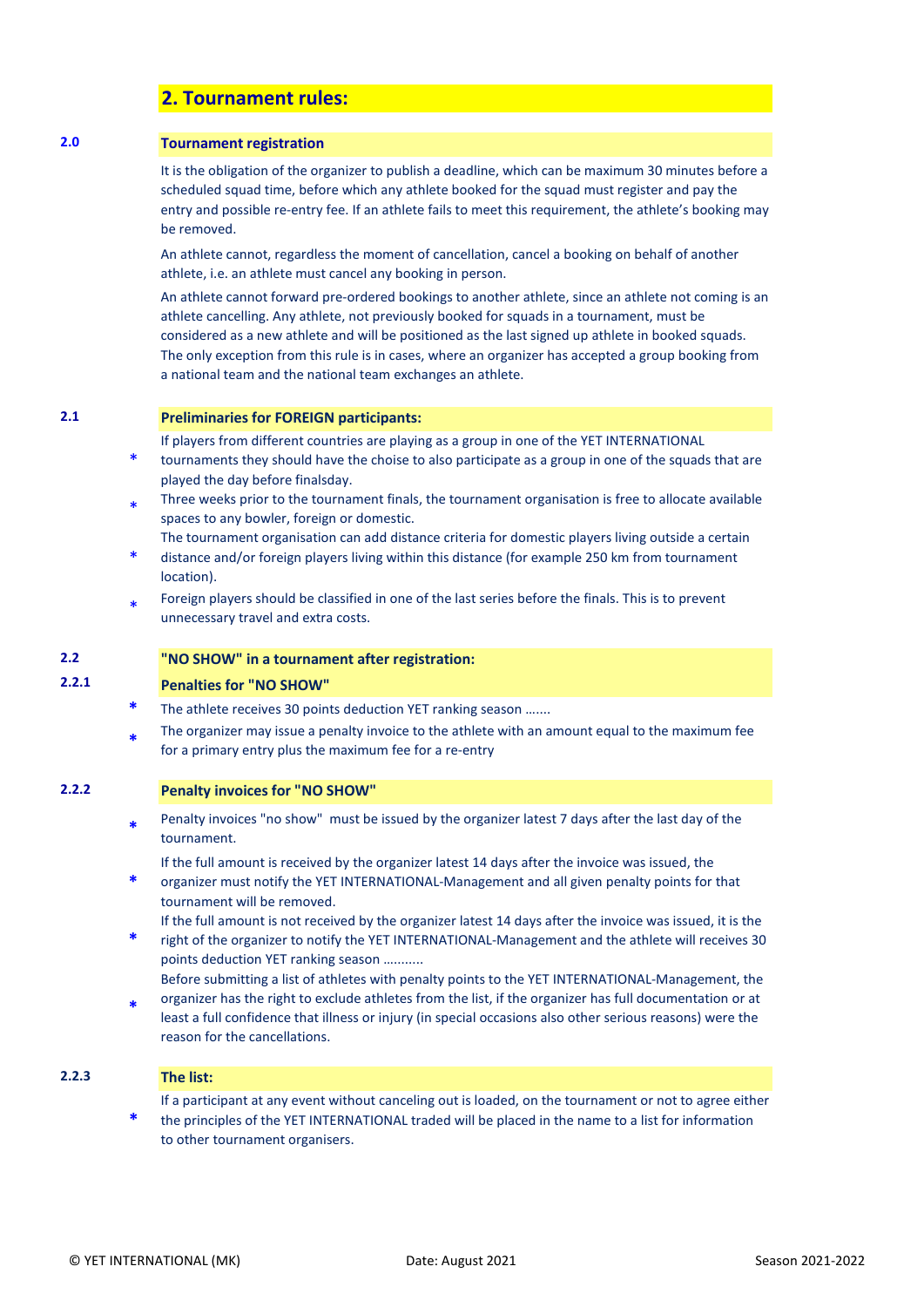#### **2.3 Date of birth and average:**

The organizing committee of each specific tournament is expected to check the presented federation membership cards and make sure they are in accordance with the entry form. The date of birth and

**\*** average (season 2021-2022) also has to be checked at each entry. This data is maintained by the YET Committee in a database. If necessary the organizing committee of each specific tournament can use them to check actual averages or dates of birth.

#### **2.4 Age limit:**

**\*** The age limit for participation is 25 years. If you have reached this age before the beginning of this years season (September 1st 2021) you are not eligible to play for the YET.

#### **2.5 OATH of good sportsmanship:**

#### **The Oath Participants:**

In the name of all the competitors I promise that we shall take part in these YET International

**\*** Tour/Finals, respecting and abiding by the rules which govern them, committing ourselves to a sport without doping, in the true spirit of sportsmanship, for the glory of sport and the honour of our countries.

#### **The Oath Coaches:**

In the name of all the coaches I promise that we shall take part in these YET International Tour/Finals, respecting and abiding by the rules which govern them, committing ourselves to a sport without

**\*** doping, in the true spirit of sportsmanship, for the glory of sport and the honour of our countries.

#### **The Oath Referees and officials:**

"In the name of all the referees and officials, I promise that we shall officiate in these YET

**\*** International Tour/Finals with complete impartiality, respecting and abiding by the rules which govern them, in the true spirit of sportsmanship."

### **2.6 Food and Beverage:**

Youth tournaments are heavily sponsored by bowling operators by calculating a very low lane fee.

**\*** Therefore, self-contained food and beverages may not be used in the bowling center. We appreciate your understanding.

#### **2.7 Clothing participants, organisers and volunteers:**

Dress code athletes and coaches must always be in accordance with the tournament / competition regulations during the whole YET INTERNATIONAL Tour, Grand Finale included:

**\*** Wearing bowling garments in accordance with the YET INTERNATIONAL regulations is mandatory, during the entire tournament as well as with the award ceremony. If no response is given here, no ranking points can be awarded for any placement of the Grand Final YET INTERNATIONAL Tour.

**Wearing jeans clothing, jogging clothing, as well as wearing caps in any form whatsoever is not permitted. If you can not comply with this for medical/demonstrable reasons, you can discuss this with the compettion management or tournament director.**

You are also required to appear in bowling clothing at the prize-giving ceremony, if you do not comply with this, your right to ranking points will also lapse.

**\* It is to all the Tournaments organisations within the YET INTERNATIONAL Tour to check this at their own tournament.** 

#### **During the Grand Finale this responsibility lies with the YET INTERNATIONAL Presidium and tournament leader.**

\* If you do not stick to this rule, the possibly earned ranking points of the tournament you are participating in will lapse, but if this occurs prior to the Grand Finale you will be excluded from participation in this Grand Finale.

**\*** Showing a good example in the centre, all tournament organisors and volunteers will wear neat sports or golf dress during all the tournaments and Grand Finals of the YET INTERNATIONAL TOUR.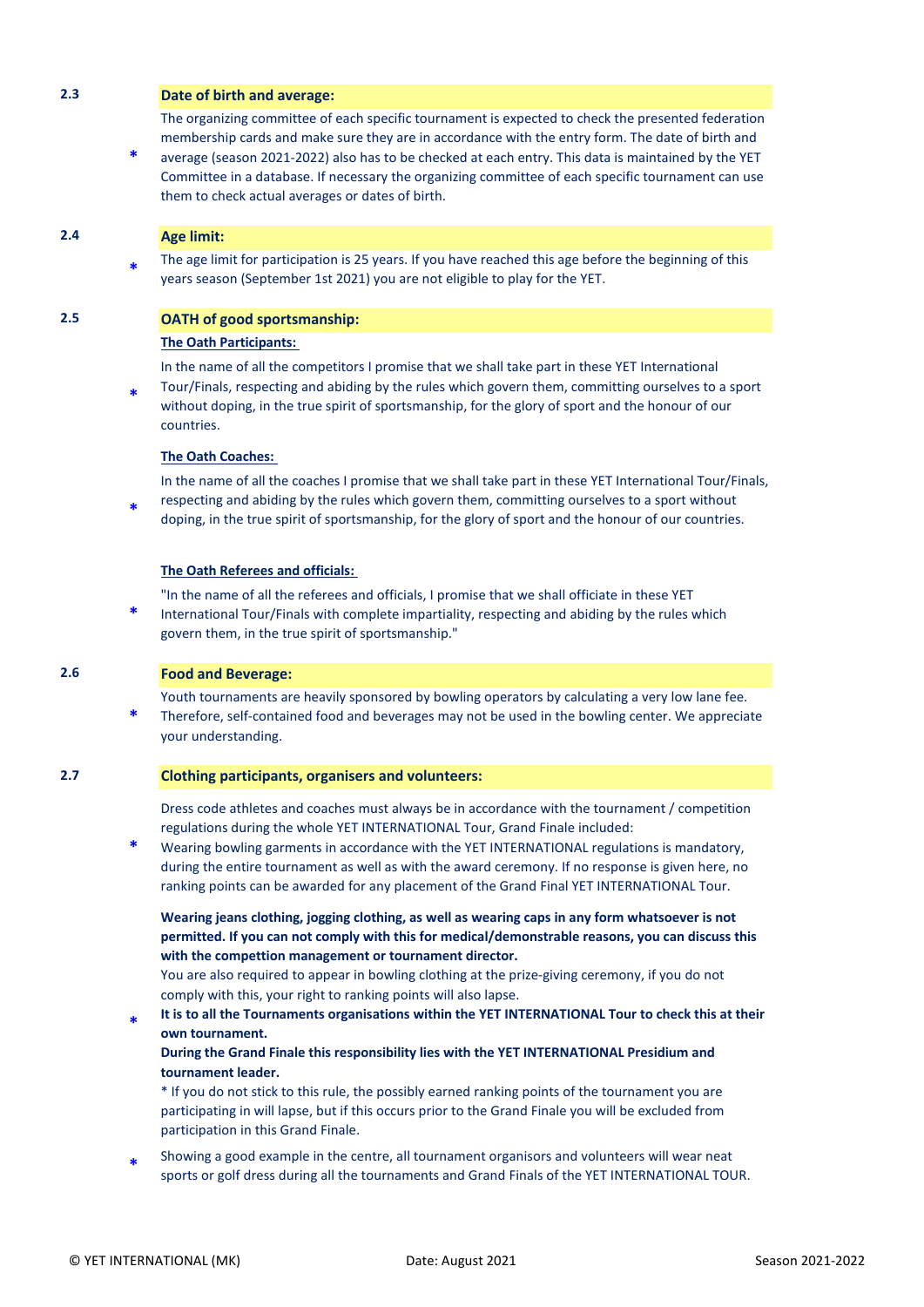| 2.8    |        | <b>Ending tournament:</b>                                                                                                                        |
|--------|--------|--------------------------------------------------------------------------------------------------------------------------------------------------|
|        | $\ast$ | The Finals of every tournament in the YET INTERNATIONAL Tour, including the prize awarding<br>ceremony, must be held and end before 20.00 hours. |
| 2.9    |        | <b>Ranking:</b>                                                                                                                                  |
|        | $\ast$ | Boys and girls will be ranked separately within their age categories, except the categorie under 13.                                             |
| 2.10   |        | For the YET Ranking BOYS:                                                                                                                        |
|        | ∗      | The bowlers/players/participants will be divided in the following age groups:                                                                    |
|        |        | U13 mixed                                                                                                                                        |
|        |        | U16                                                                                                                                              |
|        |        | U19                                                                                                                                              |
|        |        | U25 ranking seperate / possibly mixed                                                                                                            |
|        |        | If necessary finals mixed with girls to get 12 finalists                                                                                         |
| 2.10.1 |        | For the YET Ranking GIRLS:                                                                                                                       |
|        | ∗      | The bowlers/players/participants will be divided in the following age groups:                                                                    |
|        |        | U13 mixed                                                                                                                                        |
|        |        | U16                                                                                                                                              |
|        |        | U19                                                                                                                                              |
|        |        | U25 ranking seperate / possibly mixed<br>If necessary finals mixed with boys to get 12 finalists girls get 7 pins bonus                          |
|        |        |                                                                                                                                                  |

## **2.11 YET INTERNATIONAL ranking points:**

- **\* YET INTERNATIONAL Ranking Points:** 6 games (in all divisions) of the highest played preliminary counts for the ranking YET.
- **\* YET INTERNATIONAL ranking points** are only awarded to bowlers under the age of 25 on 1 September of each calendar year.

**YET INTERNATIONAL Ranking Points:** If a player has to leave the tournament prematurely due to

**\*** demonstrable reasons, and therefore cannot participate in the final, the player keeps the ranking points he obtained in his preliminary rounds.

**Transfer YET INTERNATIONAL ranking points expire:** if a placed player withdraws from the YET

- **\*** INTERNATIONAL regulations, the dress code, and finals of one of the YET INTERNATIONAL TOUR tournaments.
- **\* In case of force majeure, the decision lies with the DB of YET INTERNATIONAL, this decision must be unanimous and is mandatory.**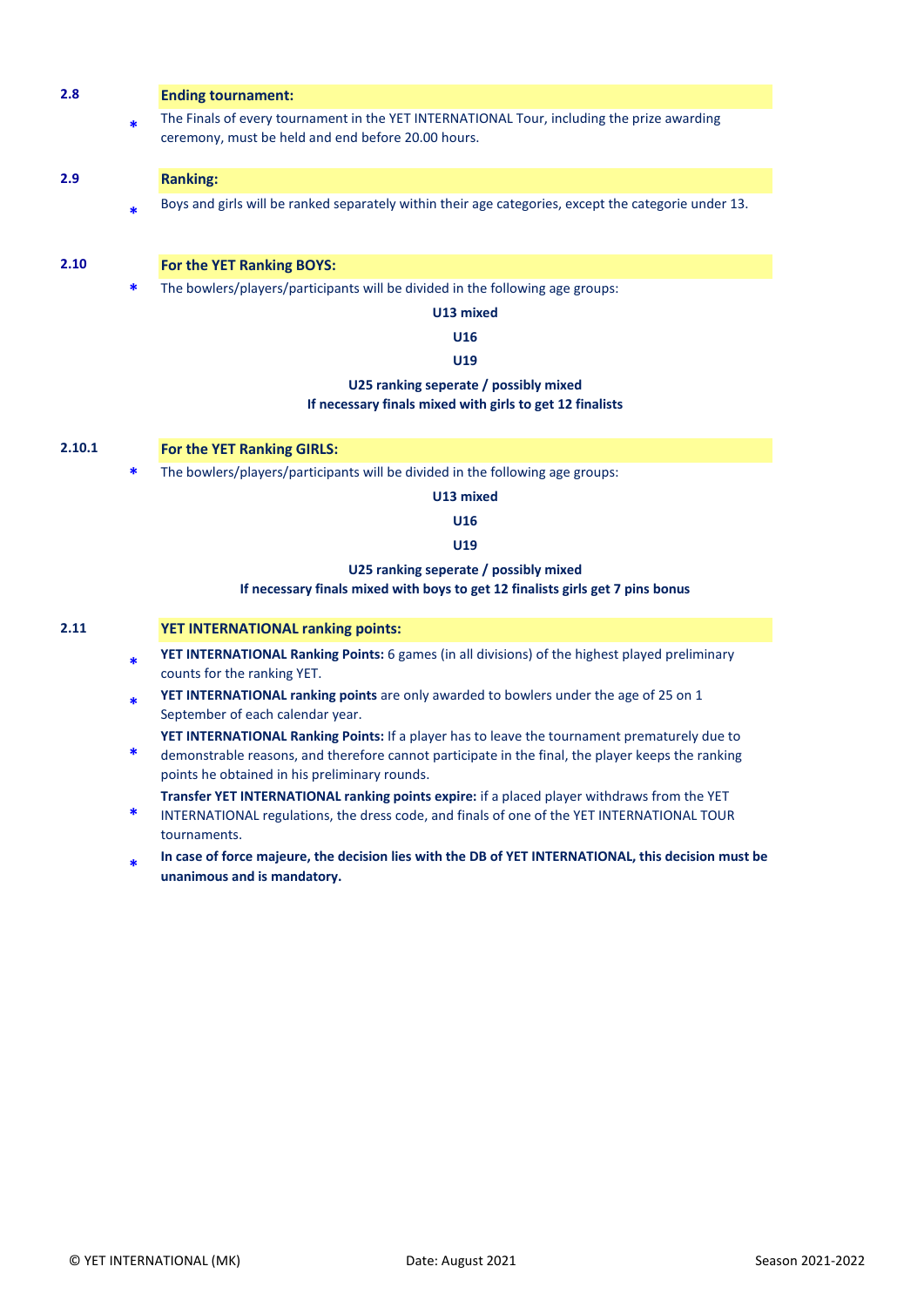**\***

# **2.12 Processing Ranking:**

The rankinglist is maintained by a volunteer whom is appointed by the Daley Board of YET INTERNATIONAL

| Number 1 / 120 points |
|-----------------------|
| Number 2 / 100 points |
| Number 3 / 90 points  |
| Number 4 / 80 points  |
| Number 5 / 70 points  |
| Number 6 / 65 points  |
| Number 7 / 60 points  |
| Number 8 / 55 points  |
| Number 9 / 50 points  |
| Number 10 / 46 points |
| Number 11 / 42 points |
| Number 12 / 38 points |
| Number 13 / 34 points |
| Number 14 / 30 points |
| Number 15 / 26 points |
| Number 16 / 22 points |
| Number 17 / 20 points |
| Number 18 / 18 points |
| Number 19 / 16 points |
| Number 20 / 15 points |
| Number 21 / 14 points |
| Number 22 / 13 points |
| Number 23 / 12 points |
| Number 24 / 11 points |
| Number 25 / 10 points |
| Number 26 / 10 points |
| etc.                  |

# **2.12.1 Processing ranking points:**

**\*** For processing ranking points, it is essential that the scores of the first entry and first re-entry through the various tournament organizations both are supplied separately. Scores of other reentries will not count towards the ranking classement.

### **2.13 Rankings points updates:**

**\*** Our aim is that within two weeks after each tournament, the new rankings will be placed on the YET International website.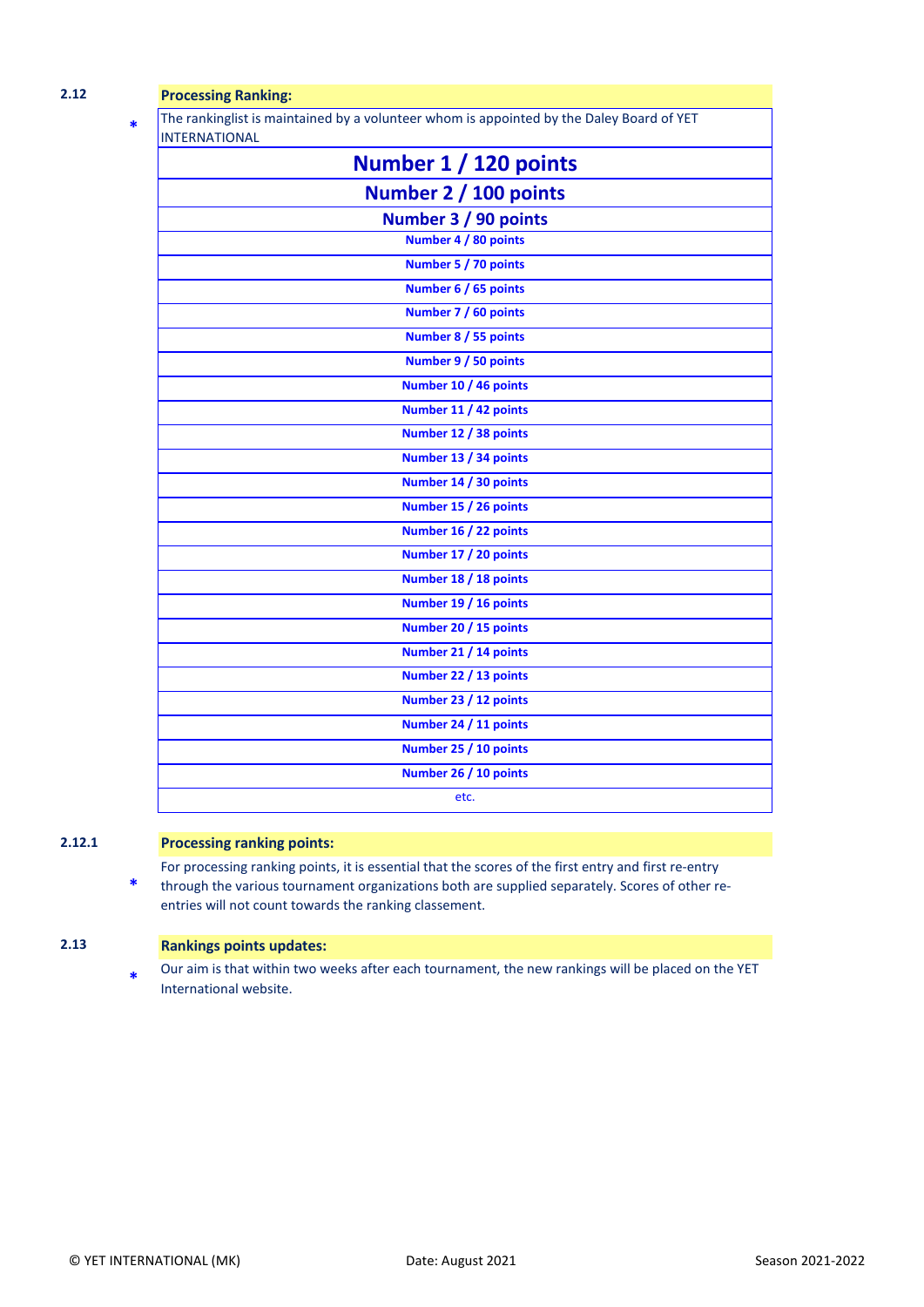| <b>YET FINAL</b> |  |
|------------------|--|
|                  |  |



# **2.14 Final: \*** The end of the tour will be marked by the 'YET INTERNATIONAL GRAND FINAL' in the weekend of Ascension day of each year. The 'YET INTERNATIONAL GRAND FINAL' will be held in one of the participating countries of the YET INTERNATIONAL Tour. The organization of the grand finals is being conducted by the YET INTERNATIONAL organization in cooperation with the tournament organization of the country where the finals will be held. Season 2021-2022 the finals will be played in BERLIN, GERMANY (organizer within the tour season 2021-2022) **2.15 Minimum play tournaments and condition for participation Final: \*** Each bowler m/f must play a minimum of three tournaments to qualify. **If not fulfilled here, no claim can be made to the YET INTERNATIONAL GRAND FINAL.** The bowlers with the highest ranking in their category go to the YET INTERNATIONAL GRAND FINAL. At an equal ranking an average is calculated of the points obtained. For example: played 3 tournaments 360 points average is 120.0 played 5 tournaments 360 points average is 72.0 Player with highest average goes through to the finals. **2.16 Placement for the YET INTERNATIONAL GRAND FINAL:**  For the Finals, the top ranked players are invited, on a basis of 25% with a maximum of eight in each category.

The class under 13 is a mixed class in which no bonus points are awarded.

**\*** If after the last tournament it appears that the U25 group is too small for the YET INTERNATIONAL GRAND FINALS, the presidium of YET INTERNATIONAL reserves the right to join this group of boys and girls in a mix where the girls 7 pin bonus per game receive. This mixed group will consist of a maximum of 12 finalists.

| Finals 25% with a maximum of 8 in each division |               |    |               |   |    |        |   |    |  |  |  |  |
|-------------------------------------------------|---------------|----|---------------|---|----|--------|---|----|--|--|--|--|
|                                                 |               |    |               |   |    |        |   |    |  |  |  |  |
|                                                 | finals        |    | finals        |   |    | finals |   |    |  |  |  |  |
| 16                                              | 4             | p. | 24            | 6 | p. | 32     | 8 | p. |  |  |  |  |
| 17                                              | 4             | p. | 25            | 6 | p. | 33     | 8 | p. |  |  |  |  |
| 18                                              | 4             | p. | 26            | 6 | p. | 34     | 8 | p. |  |  |  |  |
| 19                                              | 4             | p. | 27            | 6 | p. | 35     | 8 | p. |  |  |  |  |
|                                                 | rounded up to | p. | rounded up to |   | p. | 36     | 8 | p. |  |  |  |  |
| 20                                              | 6             | p. | 28            | 8 | p. | 37     | 8 | p. |  |  |  |  |
| 21                                              | 6             | p. | 29            | 8 | p. | 38     | 8 | p. |  |  |  |  |
| 22                                              | 6             | p. | 30            | 8 | p. | 39     | 8 | p. |  |  |  |  |
| 23                                              | 6             | p. | 31            | 8 | p. | 40     | 8 | p. |  |  |  |  |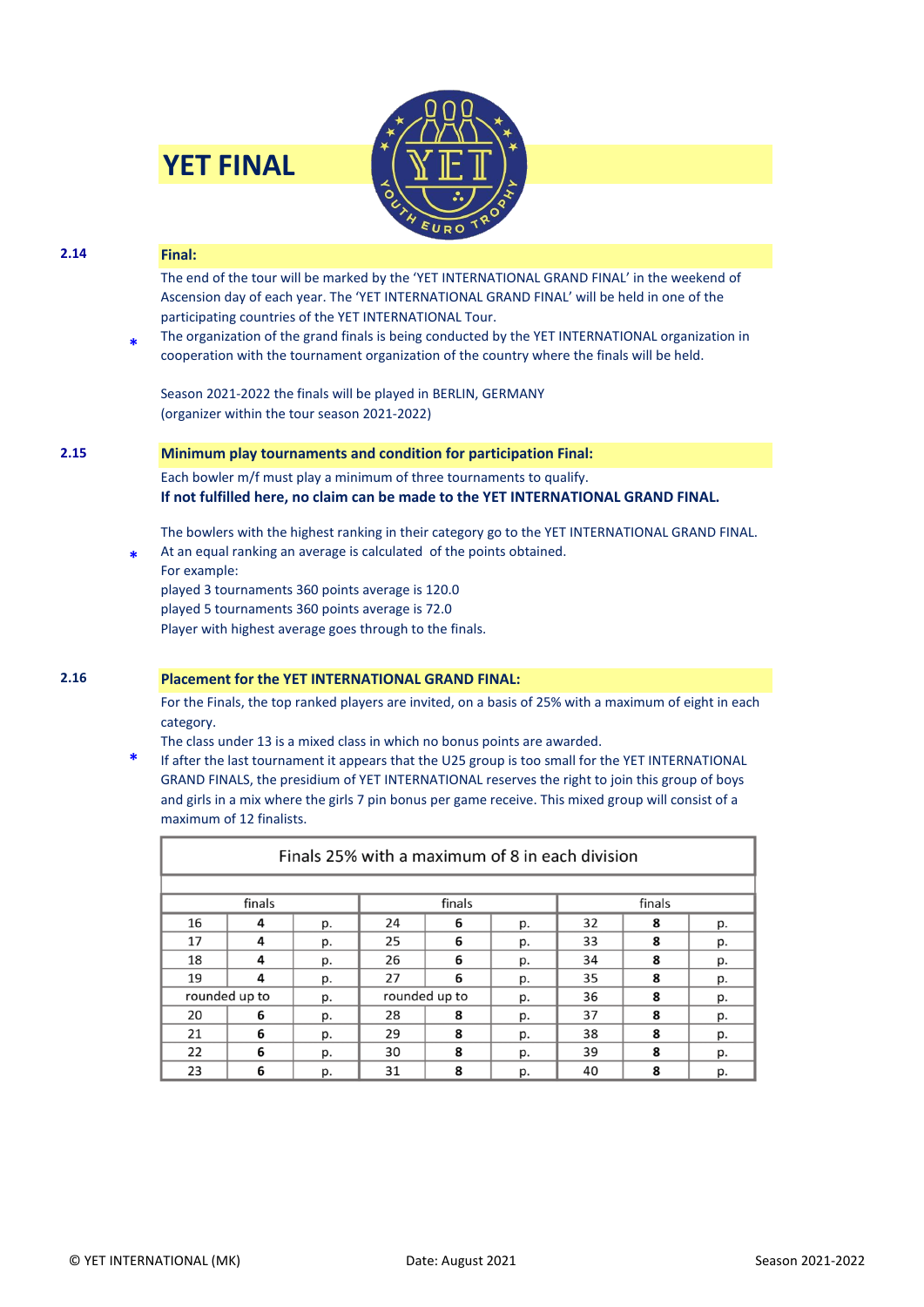## **2.17 Tie for Final placement:**

When two or more players are equally placed for a YET INTERNATIONAL GRAND FINAL place. **Ex Aequo**: At equal score - a tie in the ranking, the bowler with the highest average of the total pinfall

**\*** earned during the current season YET INTERNATIONAL will advance to the YET INTERNATIONAL GRAND FINAL.

\* If this happens to be equal too, the player with the lowest difference in points between the several YET INTERNATIONAL tournaments will advance into the YET INTERNATIONAL GRAND FINAL.

#### **2.18 Format Final:**

The YET INTERNATIONAL GRAND FINAL format is dependant on the size of group participating. The set up will be announced as soon as possible after the last qualifying tournament (Switzerland).The

**\*** final format will be determined in consultation with the YET INTERNATIONAL Presidium and organizing country. This may be, for example, Matchplay, Knock-Down - Elimination final, Step Ladder, Round Robin, Roll Off.

#### **2.19 Tie in the GRAND finals:**

Preliminaries finals

**\*** In case of a tie, the athlete with the highest last game will be highest ranked. In case of a further tie, the athlete with the second highest last game will be highest ranked etc.

Follow-up steps finals

**\*** In case of a tie among two or more athletes, for a position which is decisive for a continuation to the next final step, a 9th and 10th frame roll off will be played, repeated until the tie is broken.

# **3. Coaches and trainers:**

#### 3.1 **Coach and Players area approved by ETBF:**

#### **Athlete Area:**

**Only athletes in competition and tournament officials will be allowed in the Athlete Area.**

To gain access to the coach's area, the coach must (a) have a bowler in action, and (b) report to the tournament head umpire to be issued with a badge, which must be worn visibly while the coach is in the coach's area. To be issued with a badge for the coaching area, the coach must have a valid and, if requested, presentable licence.

**\*** All coaches who wish to receive a badge for the coach's room are requested to do so at the same time as registering for any tournament or Grand Finals. Before the start of any tournament or Grand Finals, they check in with the tournament office.

Upon approval, they will receive a coaching badge that can be used during the tournament, squad and/or Grand Finals to be played. After the squad, tournament or Grand Final played, the coach

- **\*** return the badge to the tournament management. This badge remains the property of the tournament organisation concerned.
- **\*** Coaches within the coaching area are expected to be dressed correctly.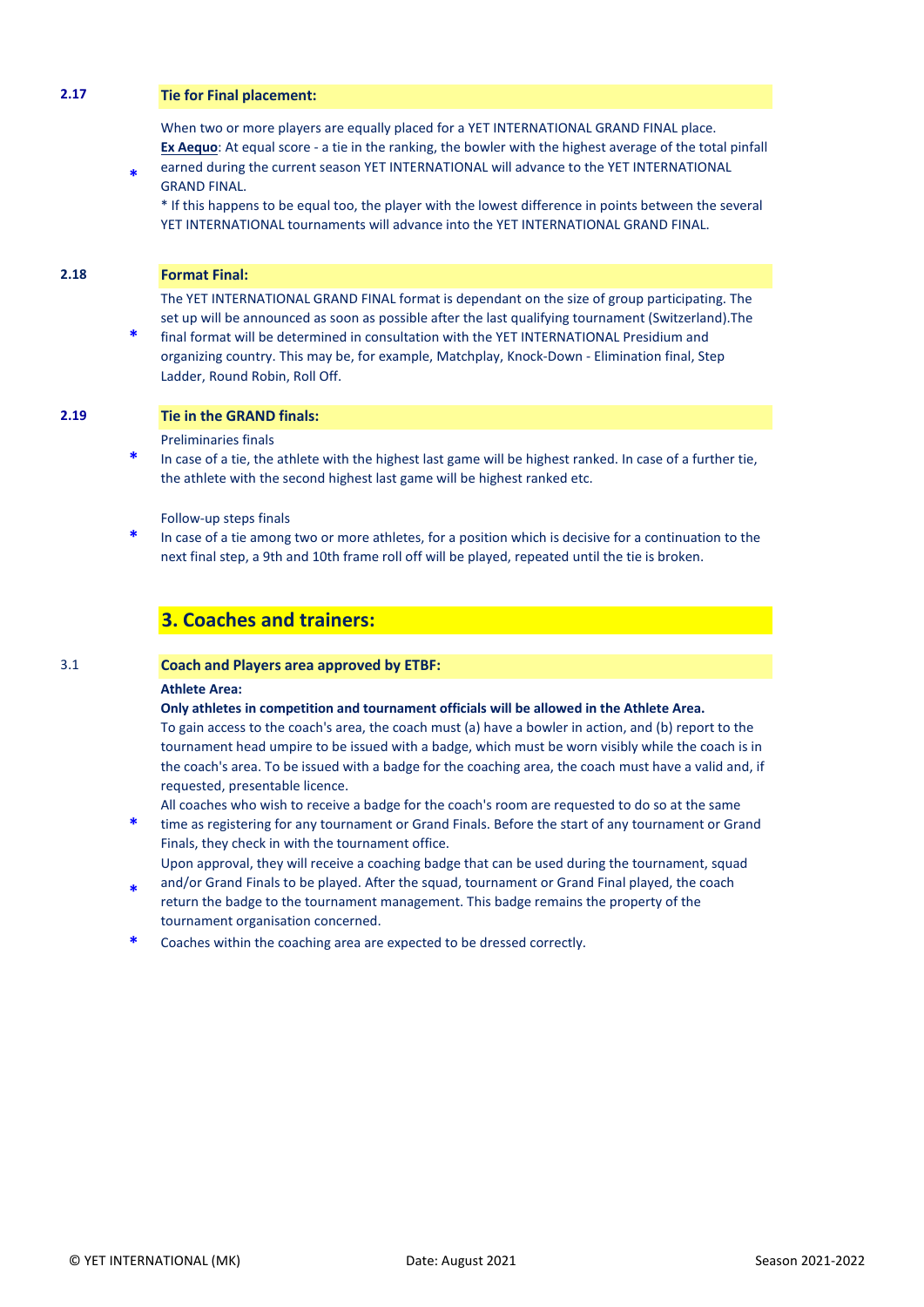# **4. Codes of conduct:**

#### **4.1 Introduction:**

The Daley Board (DB) of YET INTERNATIONAL wants to contribute to the ability of our participants to enjoy their game of bowling and their continued development. We value standards and values when bowling. YET INTERNATIONAL wants to actively raise awareness among players, trainers, coaches and

**\*** parents/caretakers. The YET INTERNATIONAL GRAND FINAL of the YET INTERNATIONAL tour is organized every year in the bowling alley at one of the affiliated organizers within the tour, and can be and remain a meeting place where bowlers can enjoy participating in the tournament together. Of course, this requires clear rules of conduct.

The DB has attempted to draw up rules of conduct that may help in this respect. The tournament organisors and the volunteers within the YET INTERNATIONAL TOUR actively promote the code of

**\*** conduct during the tour and YET INTERNATIONAL GRAND FINAL. Especially the trainers, coaches and parents/caretakers have an important responsibility and an exemplary role in promoting and monitoring these rules of conduct. Violating these rules may result in sanctions.

#### **4.2 General:**

**\***

The code of conduct applies to all the attendees. The general rules of conduct and rules of conduct per target group (players, trainers, supervisors, parents / guardians, and supporters) are as valid as they have been drawn up. The specific rules of conduct for youth also apply to seniors.

#### 4.2.1 **Purpose:**

**\*** The Daley Board (DB) of YET INTERNATIONAL wants to enable all participants to bowl to the best of their abilities. Enthusiasm, relaxation and fun are the most important elements. The goal is to let players participate in the tournament which should offer enough challenge to improve their game.

#### 4.2.2 **Who does this concern:**

Everyone who participates in or is present at one of the YET INTERNATIONAL TOUR tournaments, either as a player or as a parent/coach/trainer/board member/volunteer, must be aware of this code

**\*** of conduct. Parents/caretakers of participants/players must also be aware of this code of conduct. The code of conduct must be promoted and complied with by everyone present at the tournament. We must be able to address each other in this respect. Good manners are the foundations for our actions.

#### 4.2.3 **What is it all about:**

This concerns how we want to interact with each other. And it concerns rules. It concerns what we think is normal and not normal. We call this standards and values. We first try to clarify what the

**\*** rules are. Then you agree with everyone what we mean by this (what is normal and what is not). If people do not comply with the rules of the code of conduct, the Board may impose sanctions.

#### **4.3 General rules of conduct:**

**\*** The (DB) of YET INTERNATIONAL explicitly draws attention to standards and values during and after the bowling sport. A number of general rules that apply both to the bowling itself, the use of, and when accessing the bowling alleys follow below.

#### 4.3.1 **What are our principles:**

- \* Bowling is both an individual and a team sport that you practise with each other and the opponent. No bowling without team play and no bowling without an opponent.
- We play bowling with each other, including the opponent.
- We always act fair, even if others fail to do so.
- We always respect the tournament officials.
- The winner is the one who can lose with his head held up high.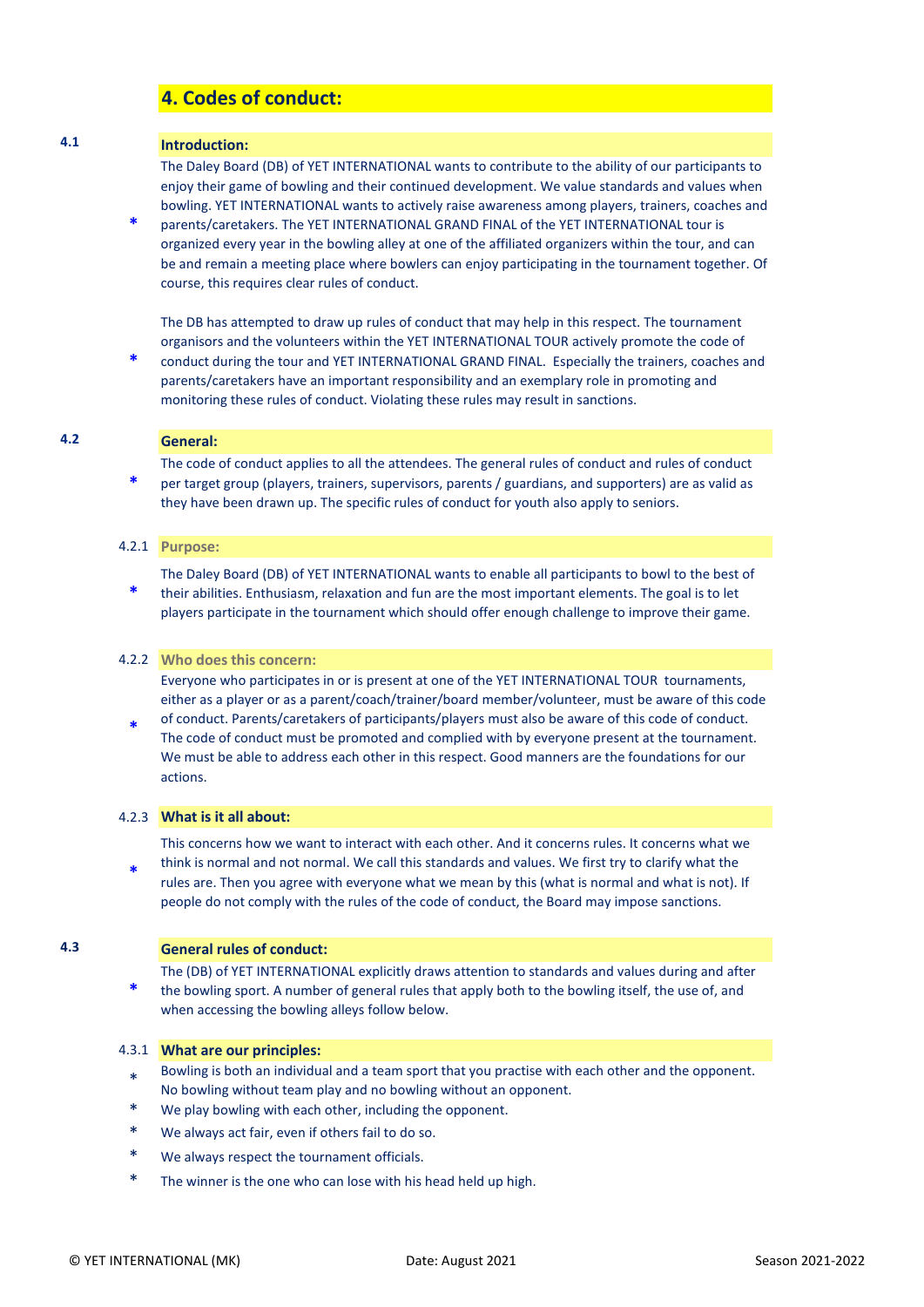#### 4.3.1 **continuation of What are our principles:**

- Sport is for everyone, not just for the very best.
- I am careful with your stuff; will you do the same with mine?
- A deal is a deal.
- Always lead by example.
- \* Talk to each other about your behaviour, discrimination, insulting people, coarse language, harassing, bullying, annoying or hurting anyone is not accepted and can lead to sanctions.

#### 4.3.2 **In and around the bowling alley:**

- \* We are guests at one of the Bowling alley's s that are part of the tour, behave as such. Consider at least of the following points:
- \* We behave, which means you act as a responsible person who does everything that is needed to prevent (foreseeable) damage.
- We only enter the bowling lanes when wearing bowling shoes.
- We remove the bowling balls from the ball return when we will not get in the way of anyone.
- We use our own ball or the bowling ball(s) made freely available by the bowling alley.
- We wait until the pin erector has finished its cycle. Make sure that the sweeper is up.
- We do not throw the ball onto the lane with an arch.
- We do not talk with people when they are on the approach.
- Bowling requires focus.
- Persons who fail to observe these rules will be addressed.

### **4.4 Rules of conduct for (young) players:**

### **The players are the heart of the YET INTERNATIONAL TOUR.**

#### *The player:*

- is fair, shows team spirit, and helps and supports his fellow players in the bowling alley.
- is present at least 30 minutes before the start of his or her match.
- wears bowling clothes during the tournament (see the rules for a description).
- respects his or her opponent, the tournament officials and the public.

#### **4.5 Rules of conduct for coach(es):**

#### **Naturally, all rules of conducts that apply to others also apply to the coach(es).**

- \* The coach has an exemplary role for the player(s) and corrects them when they show inappropriate behaviour.
- The coach respects the players, parents/caretakers, supporters, tournament officials and opponents.
- The coach is present at least 30 minutes before the start of the match.
- The coach is responsible for the supervision of his or her players during the tournament.

#### 4.5.1 **A coach must also:**

- Avoid using alcohol (and tobacco) when coaching a player.
- Report any misconduct or other problems to the responsible person.

# **4.6 Rules of conduct for the trainer:**

- **Naturally, all rules of conducts that apply to others also apply to the trainer.**
- He or she respects the player(s), parents/caretakers and coaches.
- Makes sure that the bowling alleys and equipment are used with care.
- Instils passion for the game in the players.
- \* Makes sure that any used materials are removed from the bowling alley after the tournament (on time).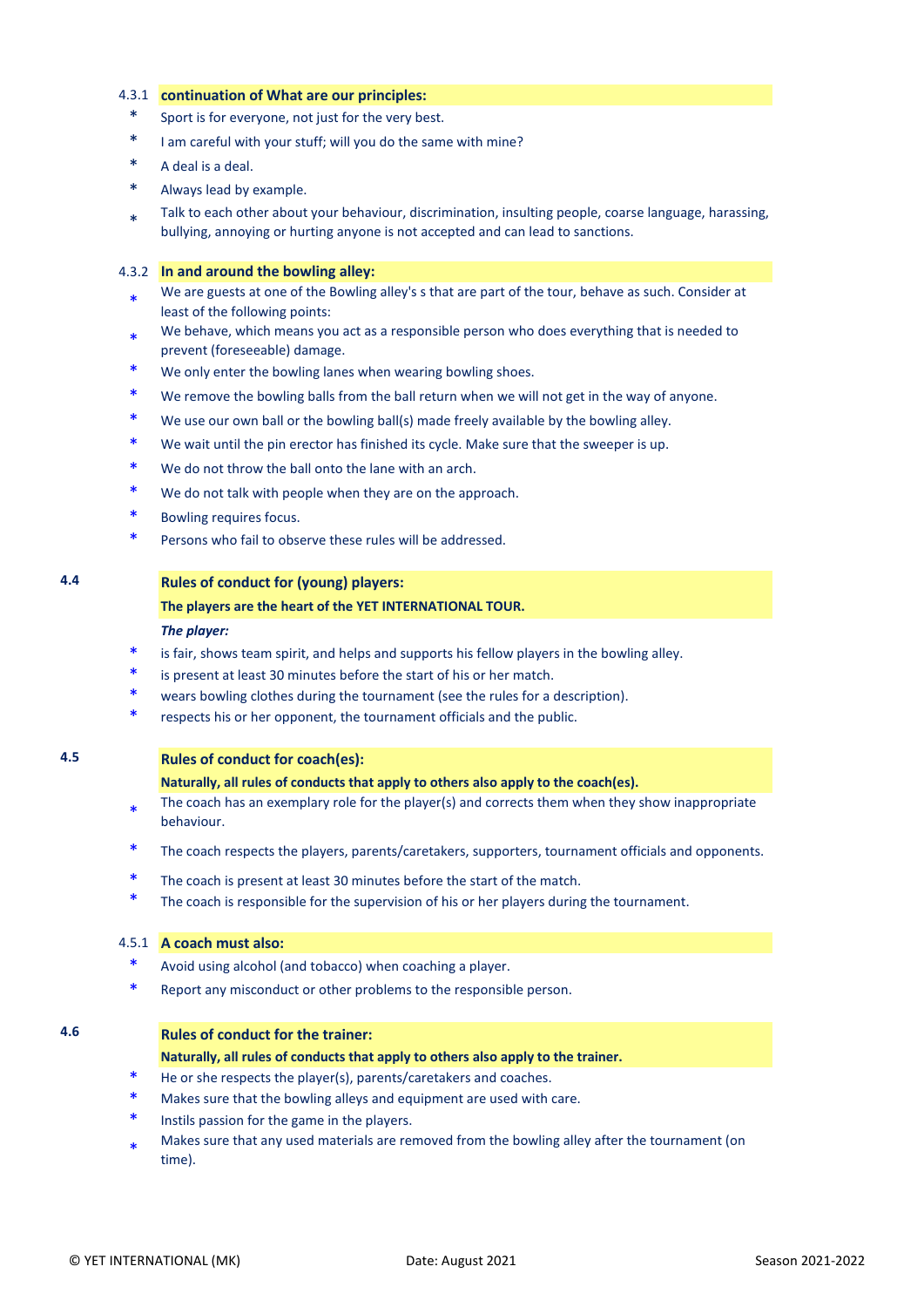#### 4.6.1 **A trainer must also:**

- \* Not use any alcohol or tobacco when training for and coaching a player and/or team during the entire tournament.
- \* Report any misconduct or other problems to the responsible person.

# **4.7 Rules of conduct for the parents/caretakers and supports of the young player: Naturally, all rules of conducts that apply to others also apply to the parents /caretakers.**

- \* Parents must be good supporters and lead by example by respecting everyone at and around the bowling alley.
- Remains behind the bowling lane during the match.
- Does not get involved in the coaching of the player(s) by the trainers and coaches.

#### 4.7.1 **The parents/caretakers must also:**

- Positively encourage players but not give any technical or tactical instructions.
- Help transport player(s) to a match.
- Make sure that their son or daughter is present for a match on time.
- Make sure that their son or daughter reports absent on time.
- Pay the registration fees.
- \* Any criticism or comments about the organisation of the tournament, the tournament officials, trainers and coaches will be reported to the NBF.

#### **4.8 Rules of conduct for tournament organisors and their volunteers:**

Tournament organisor and their volunteers play an important role in the success of the code of

- **\*** conduct. They can set an important example but, as indicated below, they also make agreements with YET INTERNATIONAL TOUR.
- \* When you see any misconduct or violations of the code of conduct and the like, please contact the tournament officials, who will contact the parents, trainer or coach of the player(s) in question.
- Tournament organisors and volunteers lead by example and will always behave in a fair manner.
- They will not verbally or non-verbally insult others and not hurt anyone intentionally.
- They respect others and take care of their clothing and materials.
- Volunteers will not use alcohol during series and the finale.
- Report any misconduct or other problems to the responsible person. Every volunteer who works at one of the affiliated tournament organizations within the YET INTERNATIONAL TOUR and therefore works with children provides a certificate of good conduct. The
- \* volunteer can demonstrate with the certificate of good conduct that he or she did not do something in the past that would stand in the way of volunteering. The certificate of good conduct is therefore an important part of the prevention and integrity policy of every volunteer organization. By actively pursuing such a policy, children are truly in safe hands.

### **4.9 Alcohol, tobacco and drugs:**

- **\*** It is very important that adults lead by example. Because the example is not only set for adults but often also for very young children, the following issues should be mentioned separately:
- \* Alcohol and tobacco harm our health. Be aware that the use of alcohol and tobacco in the presence of young people sets a poor example.
- \* The use and possession of drugs in and around the bowling alley is not permitted and will lead to an immediate ban.